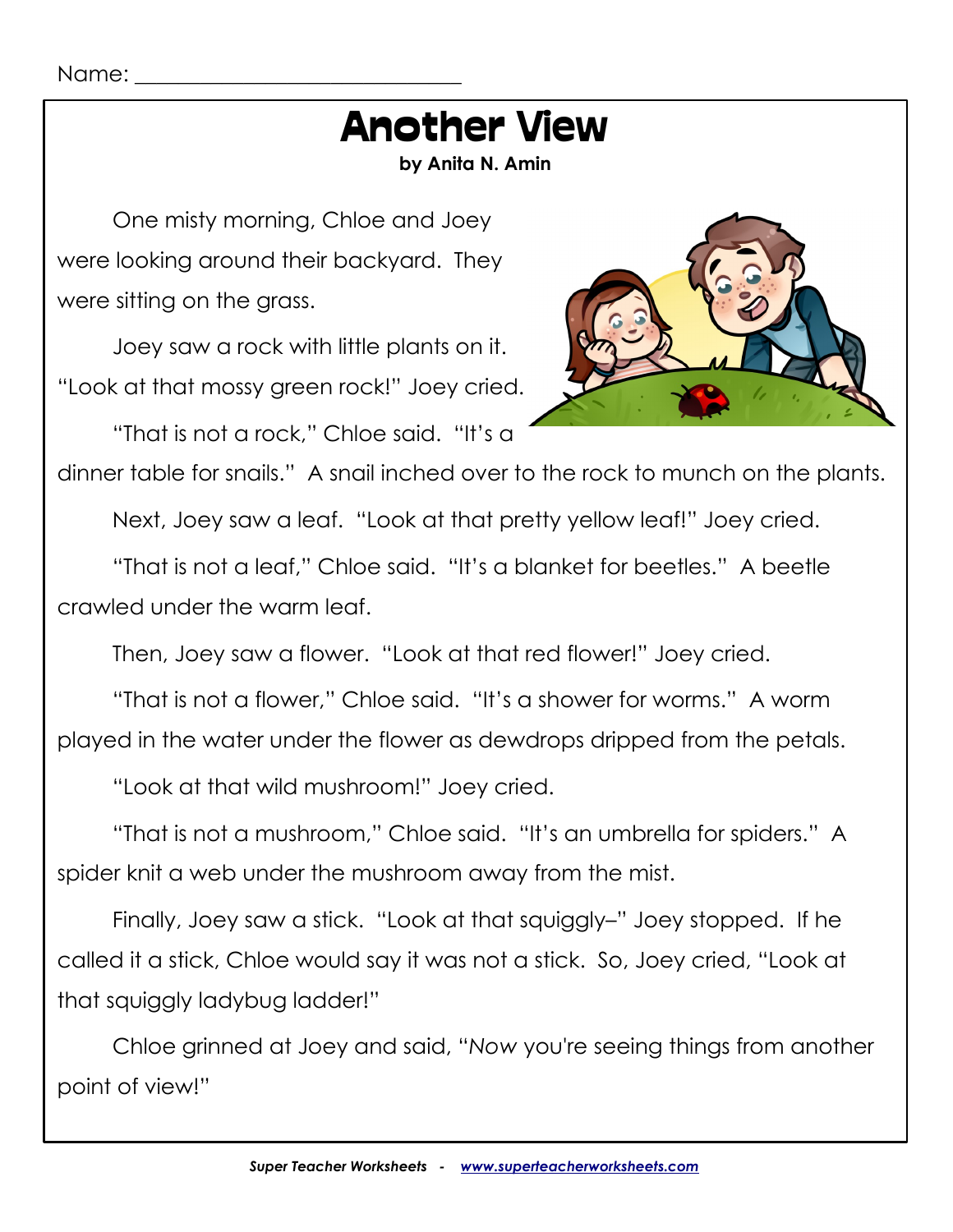### Name: Another View **by Anita N. Amin 1.** What is this story about? **a.** The story is about two children who argue about everything. **b.** The story is about animals that talk. **c.** The story is about seeing things from another point of view. **d.** The story is about bugs that are building their own city. **2.** Joey points out the following objects in the story. Match each object on the left to Chloe's description of it on the right. wild mushroom  $\bullet$  extending the dinner table for snails mossy green rock  $\bullet$  **exercise** blanket for beetles red flower • • • • • • • • • • umbrella for spiders yellow leaf • • • • • • • • • shower for worms **3.** How many creatures do Chloe and Joey see in their backyard? **4.** What does Joey do differently at the end of the story? **a.** Joey draws a picture of all the bugs Chloe points out. **b.** Joey calls a stick a "ladybug ladder" to show Chloe he can see from another viewpoint too. **c.** Joey builds a water slide for the crickets. **d.** Joey argues with Chloe because he doesn't like her ideas.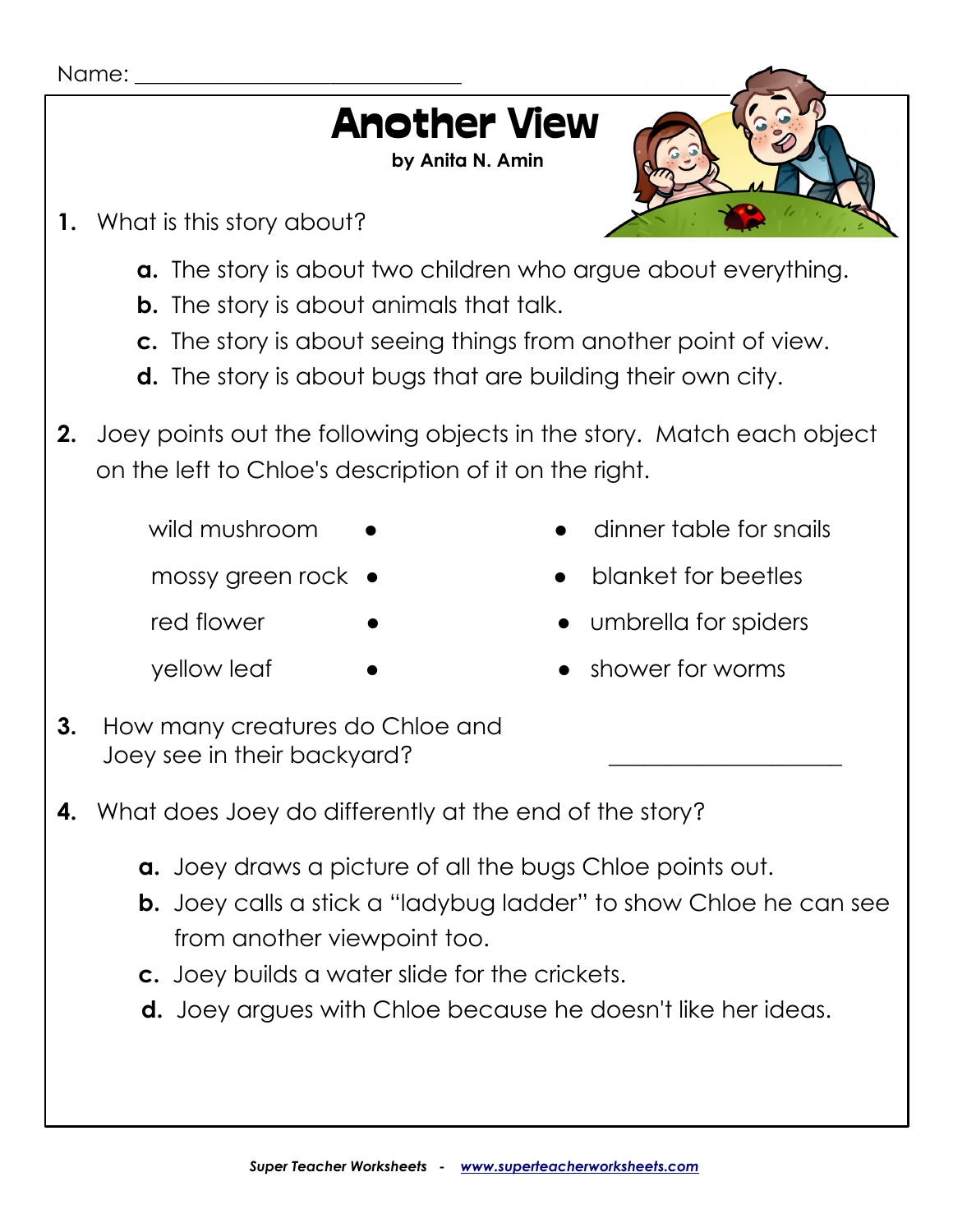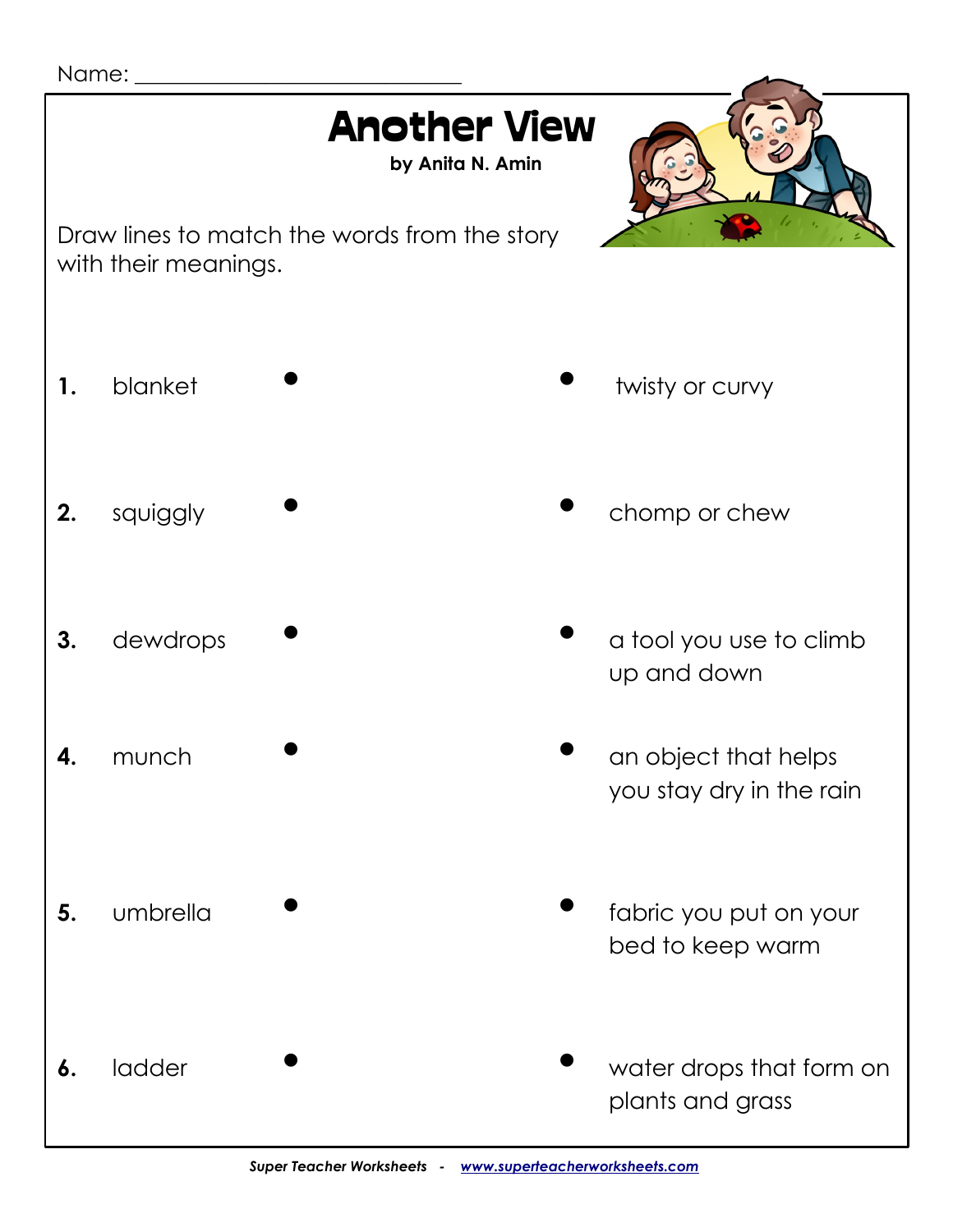## Another View

**by Anita N. Amin**



In the story, "Another View," Joey learns to see ordinary objects in his backyard from a different point of view. Answer the question below.

Describe your backyard (or a special space in your house). What is your favorite part? What would you change, if anything? Write your answer on the lines below.

\_\_\_\_\_\_\_\_\_\_\_\_\_\_\_\_\_\_\_\_\_\_\_\_\_\_\_\_\_\_\_\_\_\_\_\_\_\_\_\_\_\_\_\_\_\_\_\_\_\_\_\_\_\_\_\_\_\_\_\_\_\_\_\_\_\_\_\_\_\_\_\_\_\_\_\_

\_\_\_\_\_\_\_\_\_\_\_\_\_\_\_\_\_\_\_\_\_\_\_\_\_\_\_\_\_\_\_\_\_\_\_\_\_\_\_\_\_\_\_\_\_\_\_\_\_\_\_\_\_\_\_\_\_\_\_\_\_\_\_\_\_\_\_\_\_\_\_\_\_\_\_\_

\_\_\_\_\_\_\_\_\_\_\_\_\_\_\_\_\_\_\_\_\_\_\_\_\_\_\_\_\_\_\_\_\_\_\_\_\_\_\_\_\_\_\_\_\_\_\_\_\_\_\_\_\_\_\_\_\_\_\_\_\_\_\_\_\_\_\_\_\_\_\_\_\_\_\_\_

\_\_\_\_\_\_\_\_\_\_\_\_\_\_\_\_\_\_\_\_\_\_\_\_\_\_\_\_\_\_\_\_\_\_\_\_\_\_\_\_\_\_\_\_\_\_\_\_\_\_\_\_\_\_\_\_\_\_\_\_\_\_\_\_\_\_\_\_\_\_\_\_\_\_\_\_

\_\_\_\_\_\_\_\_\_\_\_\_\_\_\_\_\_\_\_\_\_\_\_\_\_\_\_\_\_\_\_\_\_\_\_\_\_\_\_\_\_\_\_\_\_\_\_\_\_\_\_\_\_\_\_\_\_\_\_\_\_\_\_\_\_\_\_\_\_\_\_\_\_\_\_\_

\_\_\_\_\_\_\_\_\_\_\_\_\_\_\_\_\_\_\_\_\_\_\_\_\_\_\_\_\_\_\_\_\_\_\_\_\_\_\_\_\_\_\_\_\_\_\_\_\_\_\_\_\_\_\_\_\_\_\_\_\_\_\_\_\_\_\_\_\_\_\_\_\_\_\_\_

\_\_\_\_\_\_\_\_\_\_\_\_\_\_\_\_\_\_\_\_\_\_\_\_\_\_\_\_\_\_\_\_\_\_\_\_\_\_\_\_\_\_\_\_\_\_\_\_\_\_\_\_\_\_\_\_\_\_\_\_\_\_\_\_\_\_\_\_\_\_\_\_\_\_\_\_

\_\_\_\_\_\_\_\_\_\_\_\_\_\_\_\_\_\_\_\_\_\_\_\_\_\_\_\_\_\_\_\_\_\_\_\_\_\_\_\_\_\_\_\_\_\_\_\_\_\_\_\_\_\_\_\_\_\_\_\_\_\_\_\_\_\_\_\_\_\_\_\_\_\_\_\_

\_\_\_\_\_\_\_\_\_\_\_\_\_\_\_\_\_\_\_\_\_\_\_\_\_\_\_\_\_\_\_\_\_\_\_\_\_\_\_\_\_\_\_\_\_\_\_\_\_\_\_\_\_\_\_\_\_\_\_\_\_\_\_\_\_\_\_\_\_\_\_\_\_\_\_\_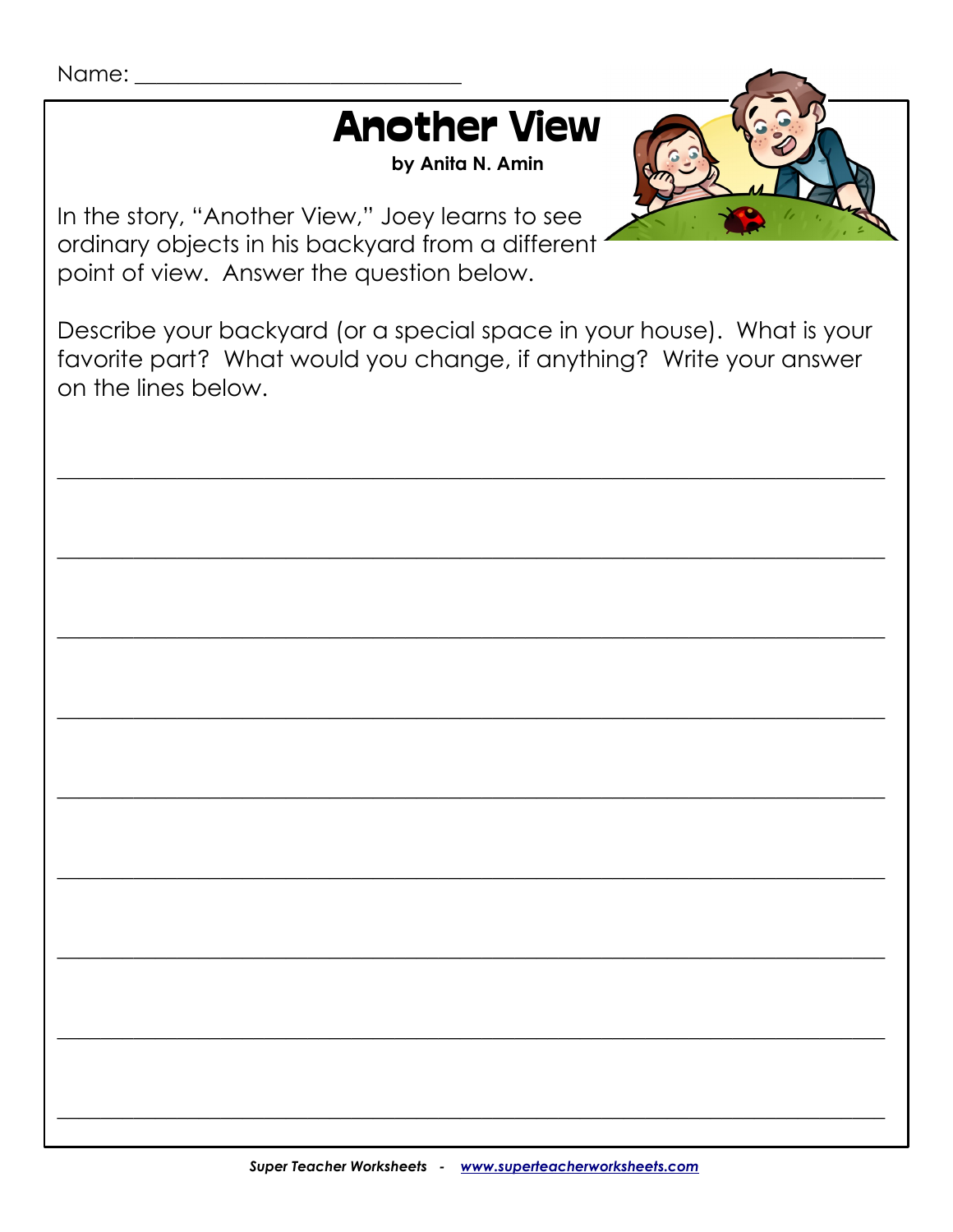#### **ANSWER KEY**

#### Another View

**by Anita N. Amin**

- **1.** What is this story about? **c**
	- **a.** The story is about two children who argue about everything.
	- **b.** The story is about animals that talk.
	- **c. The story is about seeing things from another point of view.**
	- **d.** The story is about bugs that are building their own city.
- **2.** Joey points out the following objects in the story. Match each object on the right to Chloe's description of it on the left.



- wild mushroom  $\bullet$  exercise to the dinner table for snails
	-
	-
- yellow leaf  $\bullet$  be shower for worms
- **3.** How many creatures do Chloe and Joey see in their backyard? **four**

- **4.** What does Joey do differently at the end of the story? **b**
	- **a.** Joey draws a picture of all the bugs Chloe points out.
	- **b. Joey calls a stick a "ladybug ladder" to show Chloe he can see from another viewpoint too.**
	- **c.** Joey builds a water slide for the crickets.
	- **d.** Joey argues with Chloe because he doesn't like her ideas.